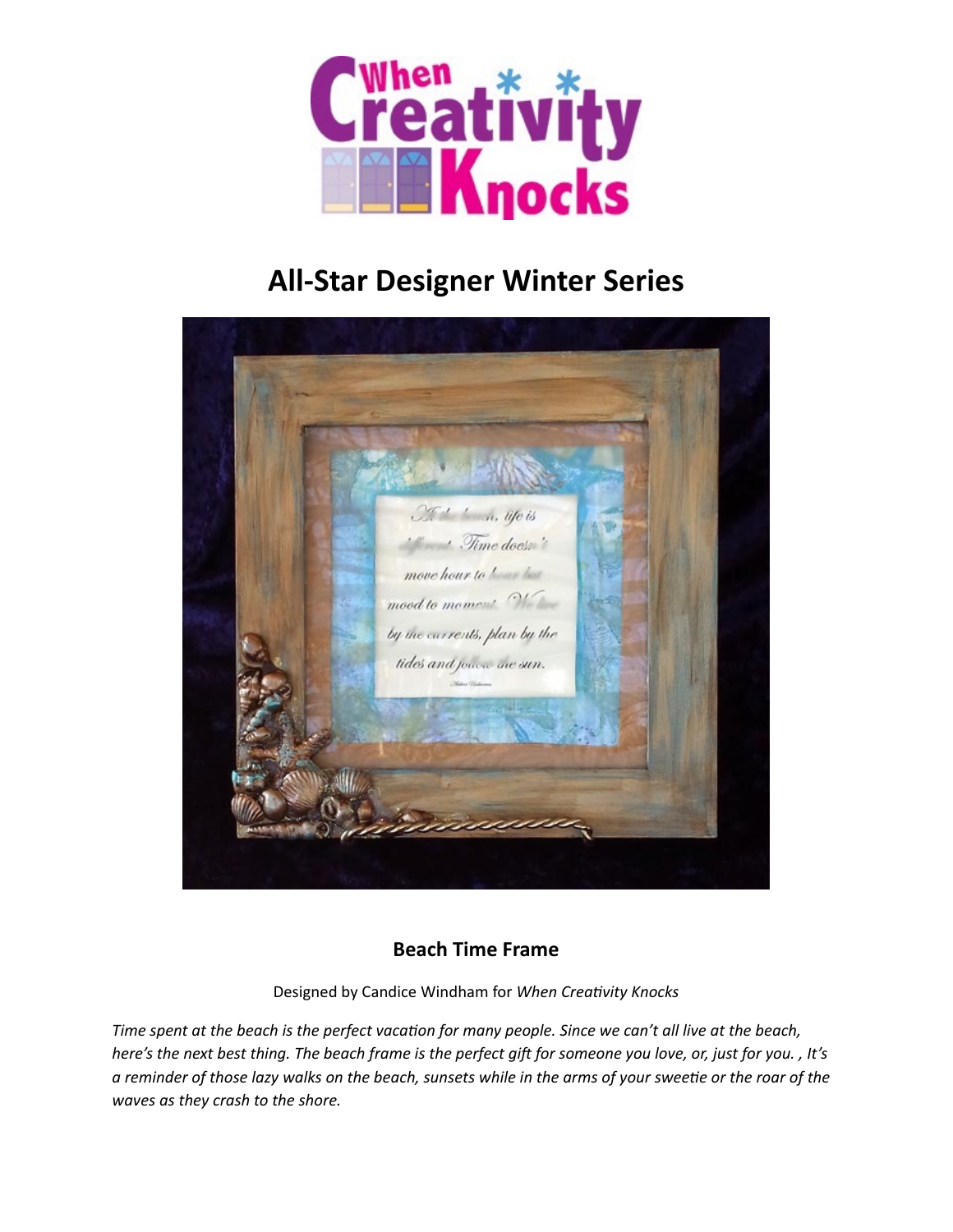#### *Sponsor Products*

- Kunin Embossedfelt™
- Déco Art
	- Dazzling Metallics Moss Pearl an Peacock Pearl
	- Americana Multi-Surface Metallics Champagne
	- Americana Multi-Surface Metallics Chocolate
	- Americana Chalky Finish, Timeless and Escape
	- Americana Décor Crème Wax
- Makin's Clay
	- Makin's Air-dry Clay
	- Makin's Sea Shells Push Mold
	- Makin's Texture Sheets
- Judikins
	- Diamond Glaze
	- Sea Shells, Starfish and Crab Stamps
	- Clear Glass Mini Beads
- Etchall Etching Cream and Etchmask Film
- Beacon 527 and Fabri-Tac adhesives

## **Additional Supplies**

- Frame to hold  $8'' \times 8''$  image
- Computer and printer
- Cream card stock
- Patterned Paper
- Tools: paint brush, paper towels, swivel knife, craft knife, scissors

## Instructions

1. Push Makin's Air Dry Clay into the push molds. TIP: This is a great way to use up bits and pieces. You will be painting the shells, so color doesn't matter. Make more than you think you will need, then store the extras for another project.



2. Remove all parts from frame. Paint the frame with two coats of Timeless Chalky Paint. When dry, brush Escape Chalky Paint randomly over the frame, using a mostly dry brush, stroking straight down and straight across. Set aside to dry.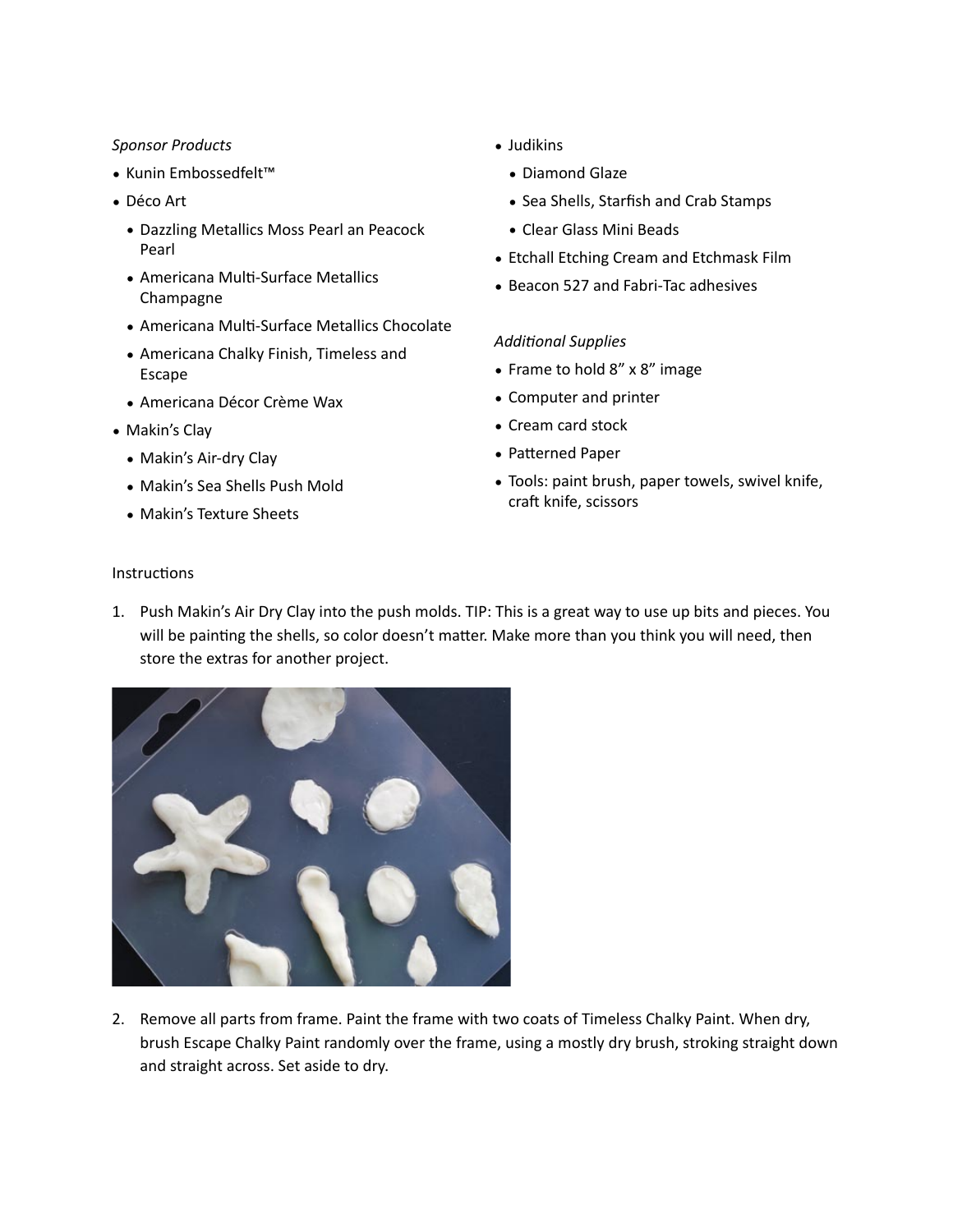

3. Apply Etchmask to the entire glass from the frame and, holding the glass so that the lines will be horizontal, cut random wavy lines with the swivel knife. Remove every other strip of Etchmask and apply Etchall liberally. Set aside for fifteen minutes, then remove the excess Etchall and return it to the bottle. Wipe off the remaining Etchall and then remove the remaining Etchmask to reveal the wave pattern. Rinse again and set aside to dry.



4. Cut an inner mat from patterned paper and sponge edges with Escape Chalky Paint. Sponge the same paint onto the stamps and stamp randomly on the new mat.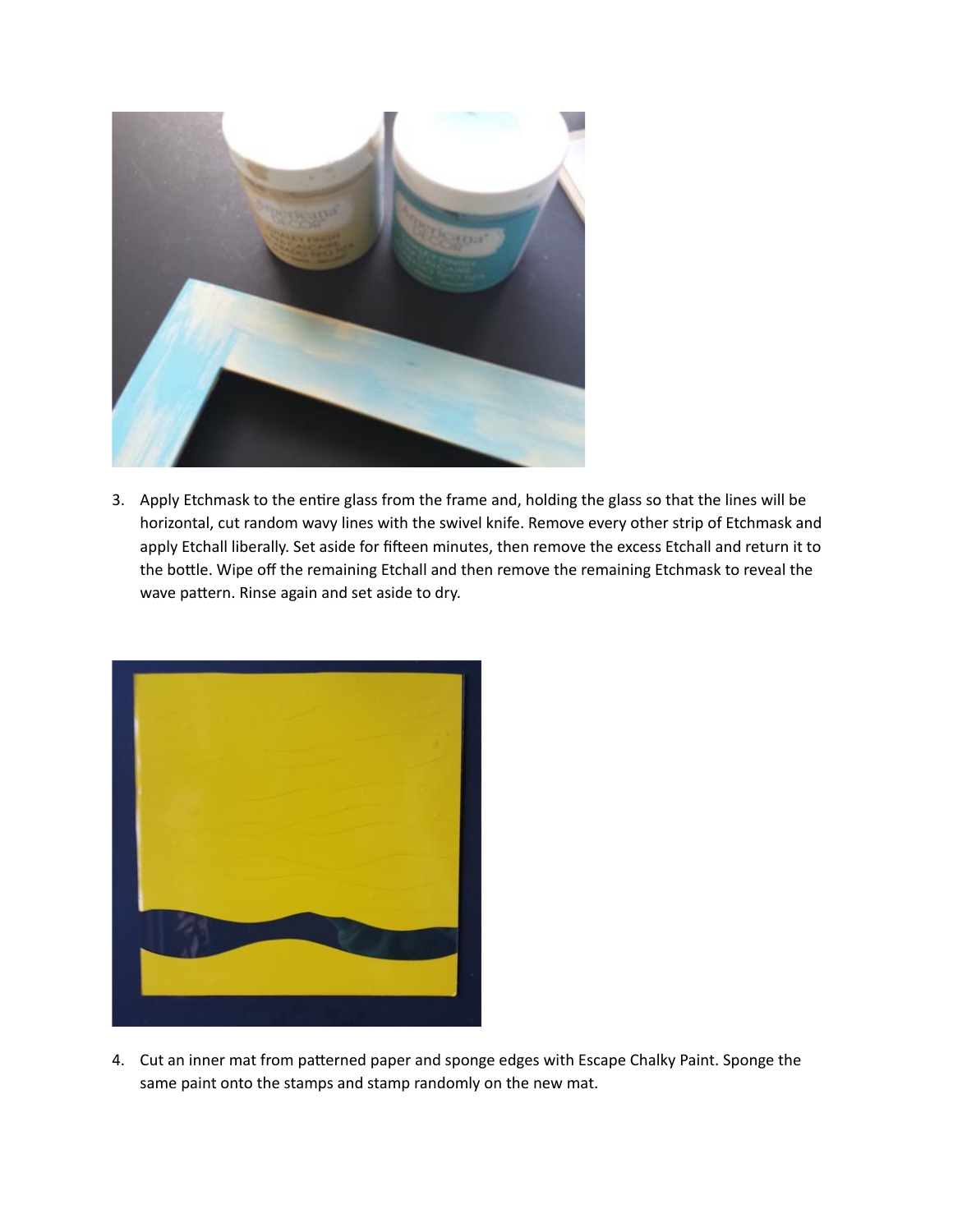

5. Cut a second smaller mat from textured Kunin felt and attach it to the patterned paper inner mat with Fabri-tak.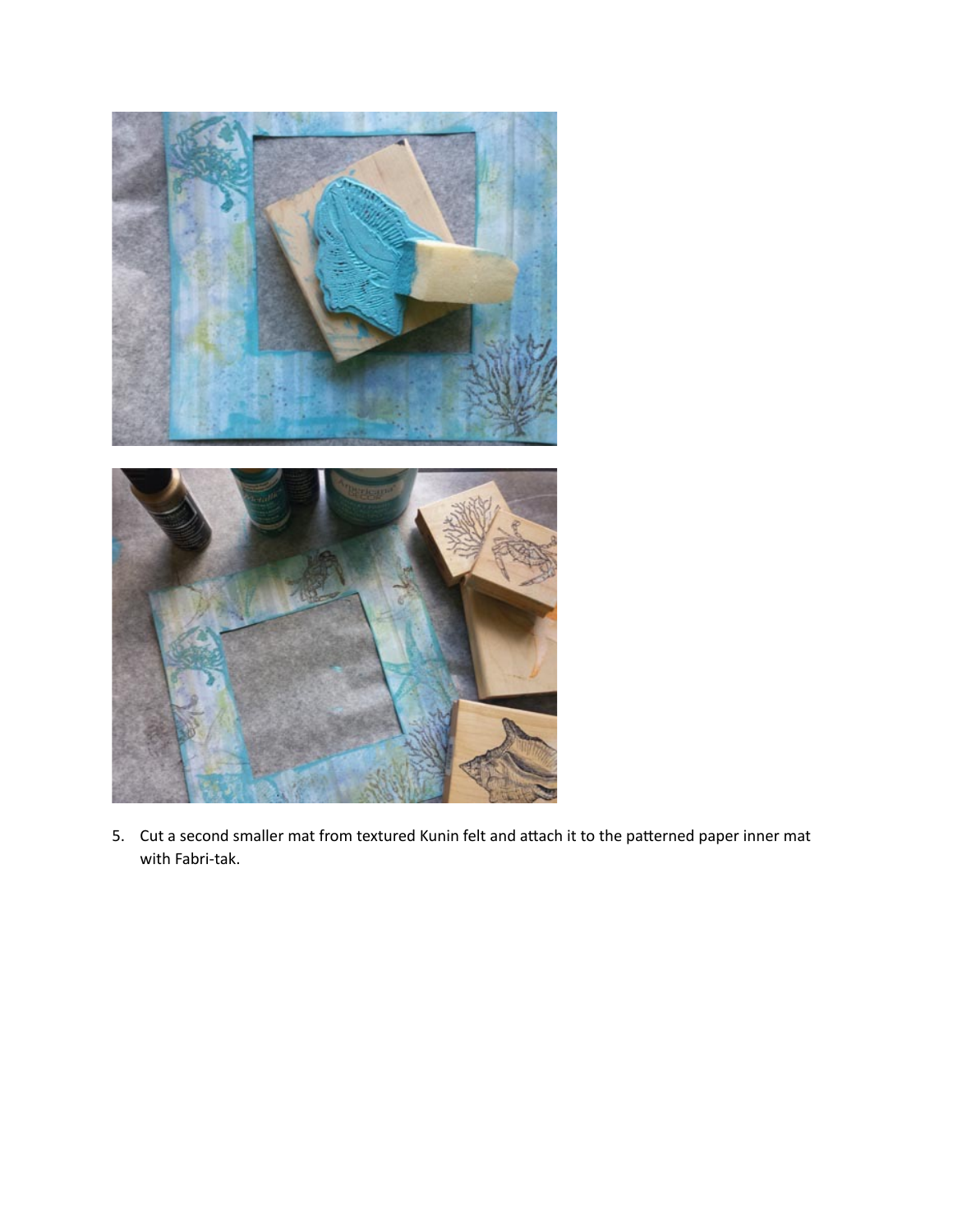

6. Paint the dried clay shells with Champagne, Peacock Pearl and Chocolate. Allow to dry, then adhere to the frame with Beacon 527 Adhesive.

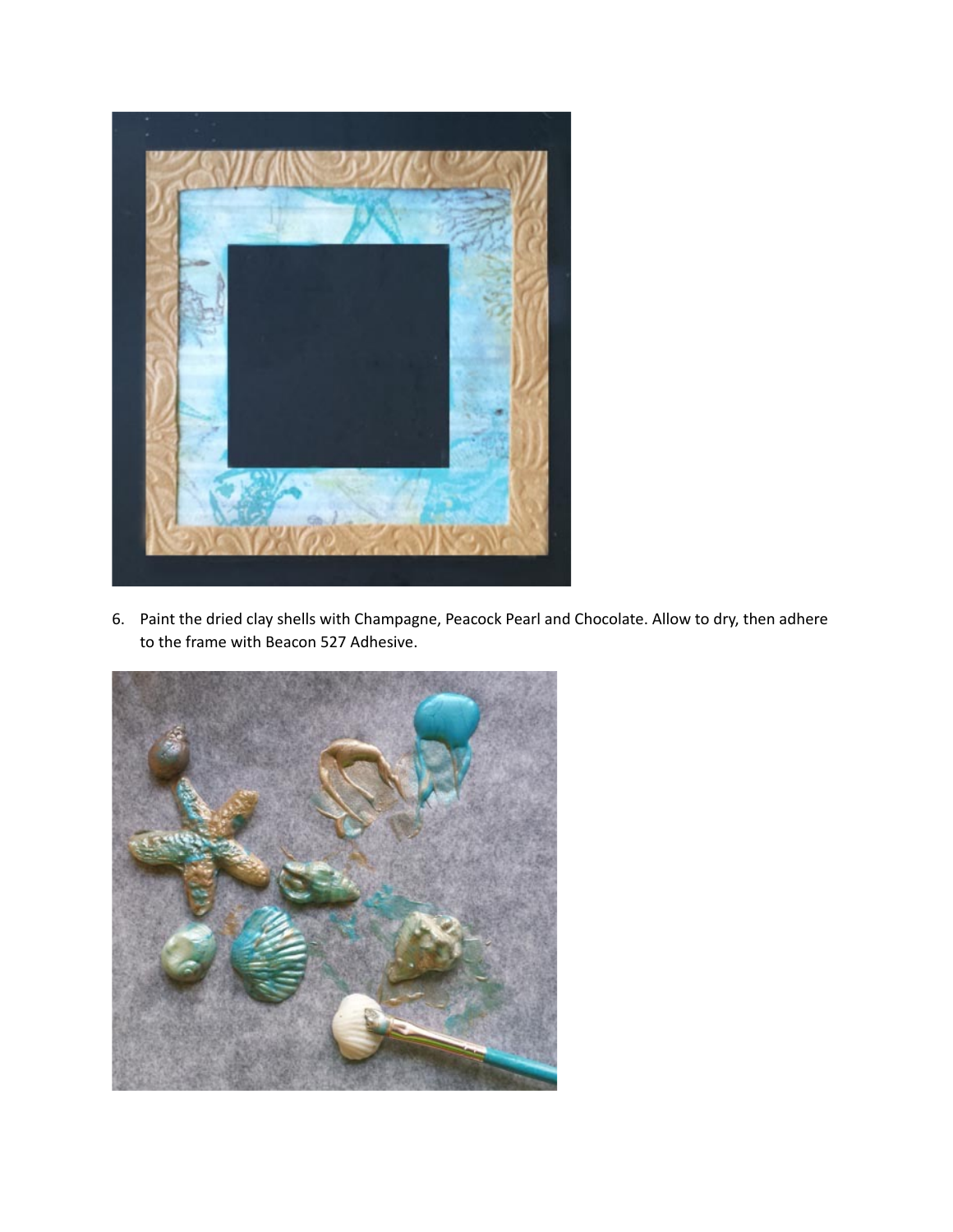7. When the glue is dry, paint the frame and shells with Deep Brown Crème Wax. Wipe away the excess crème and allow it to dry. If you want more contrast, re-apply, wipe and dry until you are satisfied.





8. Once the frame is completely dry, apply Diamond Glaze liberally in the areas where the tide would be in the shells. Sprinkle with Judikins clear Micro beads. Use a toothpick or wooden skewer to rearrange the beads if desired. Allow all to dry, then re-assemble the frame.